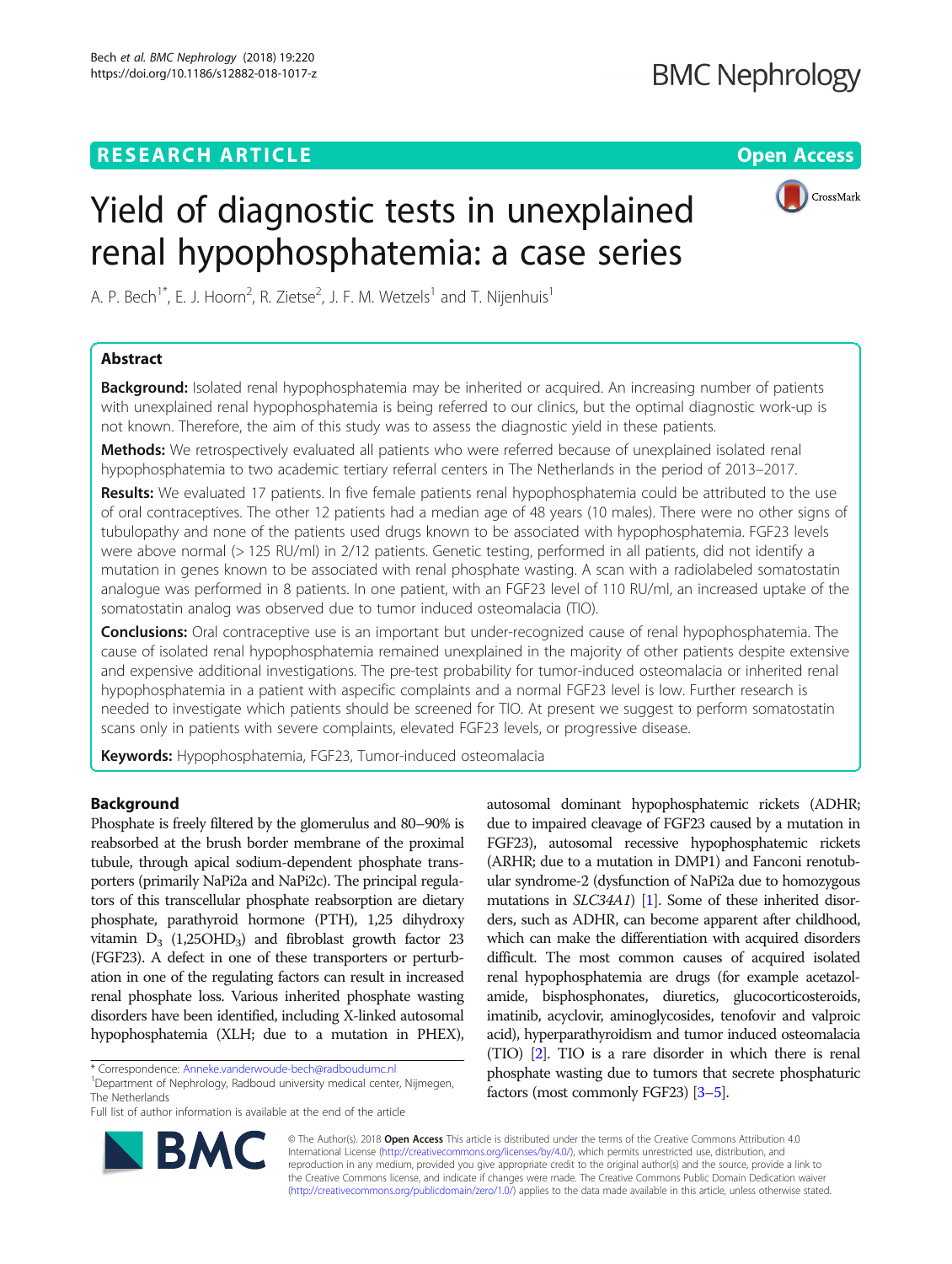The cause of hypophosphatemia is often identified during the initial diagnostic evaluation of patients presenting with (renal) hypophosphatemia. Yet, an increasing number of patients is being referred to our clinics because of unexplained chronic renal hypophosphatemia. The optimal diagnostic work-up of these patients is not known. We report the diagnostic yield of extensive evaluation in these patients.

## Methods

We retrospectively evaluated all patients who were referred because of unexplained chronic renal hypophosphatemia, which was confirmed on several occasions, to two university hospitals in The Netherlands in the period of 2013–2017. In these patients, well-known causes of acquired renal hypophosphatemia had been previously excluded. Renal hypophosphatemia was defined as a serum phosphate below 0.70 mmol/l and an inappropriately high renal phosphate excretion. Fractional excretion of phosphate was calculated as (urine phosphate \* serum creatinine)/(serum phosphate \* urine creatinine). TmP/GFR was calculated by the method of Bijvoet [\[6](#page-4-0)]. All measurements were performed during low serum phosphate levels. The reference value for serum phosphate in our centers is 0.80–1.40 mmol/l (variation coefficient of 3.7%). In most patients a fasting serum phosphate was measured at 8.00 am because it is known that serum phosphate shows a circadian rhythm with the lowest value between 8.00–11.00 am [\[7,](#page-4-0) [8\]](#page-4-0). To exclude that the hypohosphatemia was due to this circadian rhythm, we determined serum phosphate in 100 fasting anonymous samples of patients visiting the outpatient clinic with an eGFR  $> 60 \text{ ml/min}/1.73 \text{ m}^2$ , withdrawn between 8.00–10.00 am. The mean serum phosphate level was 1.06 mmol/l (SD 0.17, range 0.67–1.42 mmol/l), indicating that the hypophosphatemia in our patients was not the result of the early morning blood sampling.

General (proximal) tubular dysfunction was assessed by measuring glucose, pH, urate and α1-microgobulin in urine. Glucose, calcium, potassium, creatinine (enzymatic method) and phosphate were measured on a Cobas c6000 (Roche, Switzerland) or c18000 (Abbott, USA) analyzer.

The α1-microgobulin concentration in urine was measured on a BNII nephelometer (Siemens, Germany) and urinary pH was measured with a PHM220 potentiometer (Hach Lange Nederland, the Netherlands). Genetic testing for mutations in genes that are known to be associated with renal phosphate wasting (DMP1, FGF23, FGFR1, GALNT3, PHEX, SLC34A1, SLC34A3, SLC9A3R1) was done by Sanger sequencing and MPLA on genomic DNA derived from peripheral blood cells. Vitamin D was measured by LC-MSMS. Intact PTH (second generation) was measured by an ECLIA on a modular E170 analyzer (Roche, Switzerland). FGF23 was measured by an ELISA of Immutopics measuring both intact FGF23 and C-terminal fragments, San Clemente, CA, USA. Somatostatin scans were performed per protocol in all patients with an elevated FGF23 level. In addition, somatostatin scans were performed in some patients with a normal FGF23 level at the discretion of the treating physician. These scans use somatostatin analogs (pentetreotide, TOC, TATE or NOC), which are labelled with tracer molecules (<sup>111</sup>Indium, <sup>68</sup>Gallium or <sup>99</sup> Technetium) and sometimes a chelator molecule (DOTA). The somatostatin scans that were used in our clinics are the <sup>68</sup>Ga-DOTA-TOC PET/CT scan and the <sup>111</sup>Indium-pentetreotide SPECT/CT scan.

## Results

Seventeen patients with unexplained chronic renal hypophosphatemia were evaluated. The median age was 42 years old, 10 patients were male and there were no other signs of tubulopathy in any of these patients.

Five female patients used oral contraceptives, containing estrogens, at the time of referral. Their demographical and clinical characteristics are shown in Table [1](#page-2-0). After discontinuing the oral contraceptives, renal hypophosphatemia resolved in all patients with normalisation of serum phosphate levels (Fig. [1\)](#page-2-0). TmP/GFR was measured in three patients before and after stopping the oral contraceptives and increased from 0.58 mmol/l (range 0.30–0.62) to 0.92 mmol/l (range 0.78–0.95). A re-challenge with the oral contraceptive was performed in one patient after which renal hypophosphatemia re-emerged. Characteristics of the other 12 patients are shown in Table [1](#page-2-0). PTH was above normal (8.7 pmol/l) in only one patient. This patient did not have vitamin D deficiency and calcium excretion was normal (5 mmol/day). One patient had a 25-hydroxyvitamin D (25OHD) level below 50 nmol/l together with a slightly elevated 1,25OHD<sub>3</sub> level of 206 pmol/l. 1,25OHD<sub>3</sub> was above normal in another four patients and FGF23 was above 125 RU/ml in two patients.

Genetic testing, which was performed in all remaining patients, did not show any mutation in genes known to be associated with renal phosphate wasting.

The two patients with an FGF23 level above 125 RU/ml both underwent an <sup>111</sup>Indium-pentetreotide SPECT/CT. These scans did not show increased somatostatin uptake that would have been suggestive of TIO. Three additional patients, with normal FGF23 levels, underwent an <sup>111</sup>Indium-pentetreotide SPECT/CT and three additional patients a <sup>68</sup>Ga-DOTA-TOC PET/CT scan, at the discretion of the treating physician. One of these six scans, a <sup>68</sup>Ga-DOTA-TOC PET/CT scan, showed increased uptake in the right lateral femur suggestive of TIO. This patient had a normal serum FGF23 level of 110 RU/ml but progressive hypophosphatemia which required increasing doses of phosphate replacement. In this patient the tumor in the femur was resected (histology showed an enchondroma) after which renal hypophosphatemia resolved.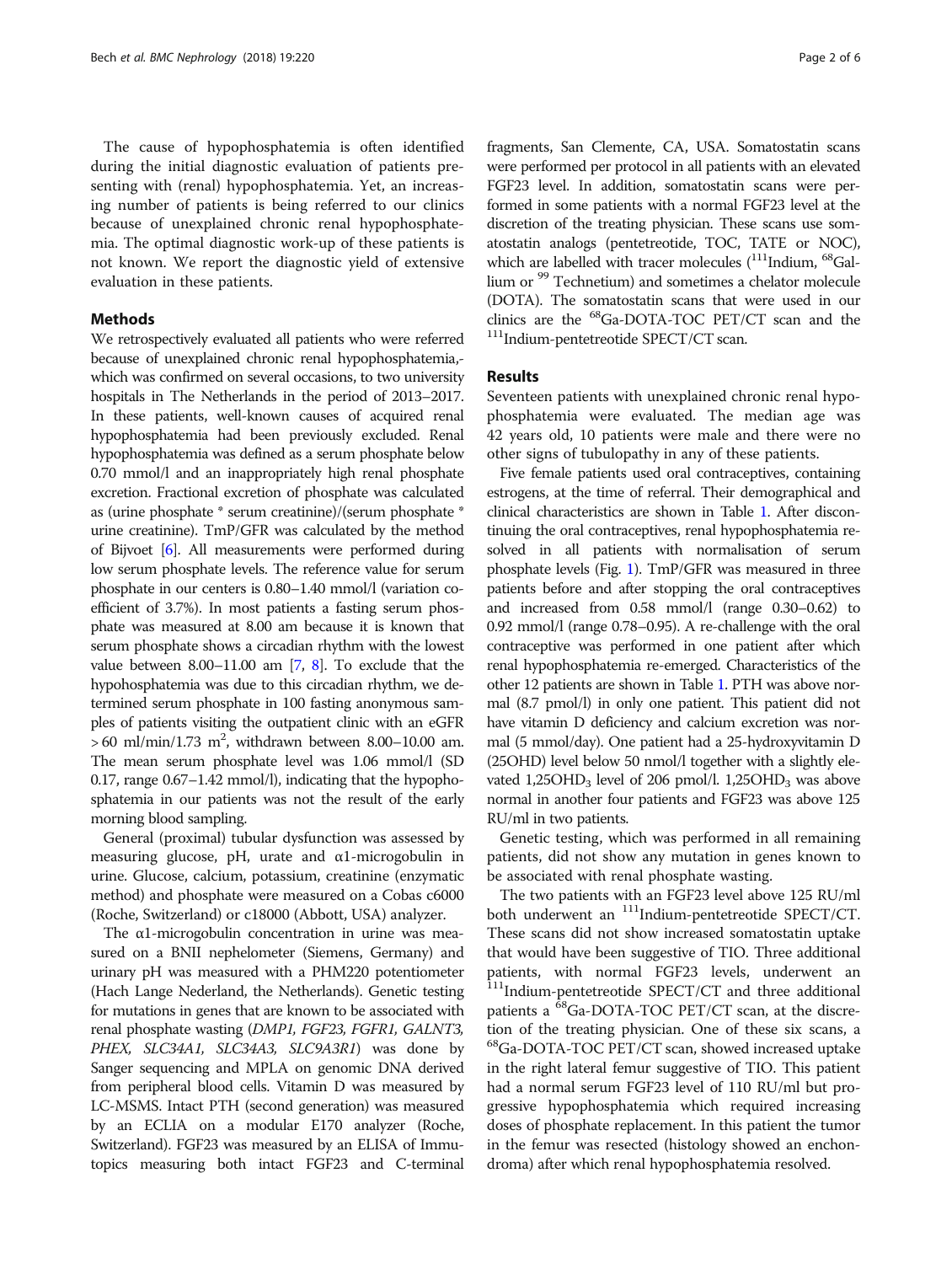<span id="page-2-0"></span>

| <b>Table 1</b> Patient characteristics |  |
|----------------------------------------|--|
|----------------------------------------|--|

|                                                       | Oral contraceptive induced<br>hypophosphataemia $(N = 5)$ | Unexplained renal<br>hypophosphataemia $(N = 12)$ | Reference value |
|-------------------------------------------------------|-----------------------------------------------------------|---------------------------------------------------|-----------------|
| Age (years)                                           | 34 (28-53)                                                | 48 (24-64                                         |                 |
| Gender (M/F)                                          | 0/5                                                       | 10/2                                              |                 |
| Serum phosphate (mmol/l)                              | $0.62$ $(0.33 - 0.65)$                                    | $0.59(0.36 - 0.77)$                               | $0.80 - 1.40$   |
| TmP/GFR (mmol/l)                                      | $0.58(0.30 - 0.68)$                                       | $0.50(0.38 - 0.55)$                               | $0.80 - 1.40$   |
| FePi (%)                                              | $11(4-13)$                                                | $18(5-35)$                                        | < 5             |
| Serum creatinine (µmol/l)                             | 74 (62-77)                                                | 87 (53-142)                                       | $60 - 110$      |
| eGFR (ml/min/1.73m <sup>2</sup> ) <sup>a</sup>        | 95 (80-118)                                               | $95(45-122)$                                      | > 90            |
| Serum calcium (mmol/l)                                | $2.27(2.20 - 2.33)$                                       | $2.39(2.27 - 2.59)$                               | $2.20 - 2.65$   |
| serum potassium (mmol/l)                              | $3.9(3.7 - 4.4)$                                          | $3.9(3.5-4.5)$                                    | $3.5 - 4.7$     |
| Serum magnesium (mmol/l)                              | $0.80(0.79 - 0.91)$                                       | $0.82(0.78 - 0.95)$                               | $0.70 - 1.10$   |
| PTH (pmol/l)                                          | $5.3(4.7-6.6)$                                            | $5.2(3.2 - 8.7)$                                  | $1.0 - 6.5$     |
| 25OHD(nmol/l)                                         | $106(57-148)$                                             | 72 (40-135)                                       | > 50            |
| $1,25OHD3$ (pmol/l)                                   | 169 (129-246)                                             | 140 (78-322)                                      | $50 - 150$      |
| cFGF23 (RU/ml)                                        | 66 (48-124)                                               | 89 (53-202)                                       | < 125           |
| 24 h urinary calcium excretion (mmol)<br>$\mathbf{v}$ | $3(2.2 - 4.8)$                                            | $5.5(0.6-11.0)$                                   | < 5.0           |

Values are given as median (range)

FePi = fractional excretion of phosphate <sup>a</sup>eGFR was calculated by CKD-EPI formula

## **Discussion**

Our study shows that in female patients presenting with previously unexplained renal hypophosphatemia, estrogen-induced hypophosphatemia due to oral contraceptive use appears to be frequent. In 5 out of 7 female patients the hypophosphatemia could be attributed



to the use of oral contraceptives. This is a relatively unknown and often overlooked cause of renal phosphate loss. No previous study reported hypophosphatemia as the result of oral contraceptive use, but a decrease in serum phosphate has been described in response to estrogen replacement therapy in postmenopausal women [\[9](#page-4-0)–[12](#page-4-0)]. This decrease in serum phosphate was accompanied by a decrease in TmP/GFR, confirming renal phosphate wasting [\[11](#page-4-0), [12\]](#page-4-0). The estrogen content of the replacement therapy that was used in these postmenopausal women was higher than the estrogen content in oral contraceptives in our patients (50 μg to 62.5 μg compared to 30 μg). Treatment with even higher doses of diethylstilbestrol diphoshate in male patients with metastatic prostate cancer also resulted in lowering of serum phosphate in 16 out of 18 patients [[13](#page-4-0)]. Urinary parameters were measured in three of these patients, and were compatible with increased renal phosphate loss. Thus, the pathophysiological mechanism of the renal phosphate loss with oral contraceptive use is most likely related to the estrogen content. Indeed, estrogen treatment in ovariectomized rats and mice results in renal hypophosphatemia. In these animals both NaPi2a en NaPi2c in the proximal tubule were shown to be down regulated [[14](#page-4-0)–[16\]](#page-4-0).

In 11/12 of the remaining patients the underlying cause of renal hypophosphatemia remained unknown, despite extensive diagnostic evaluation. Although genetic testing did not reveal a mutation, this does not rule out genetic causes as we might still have missed mutations of which the significance is not yet understood.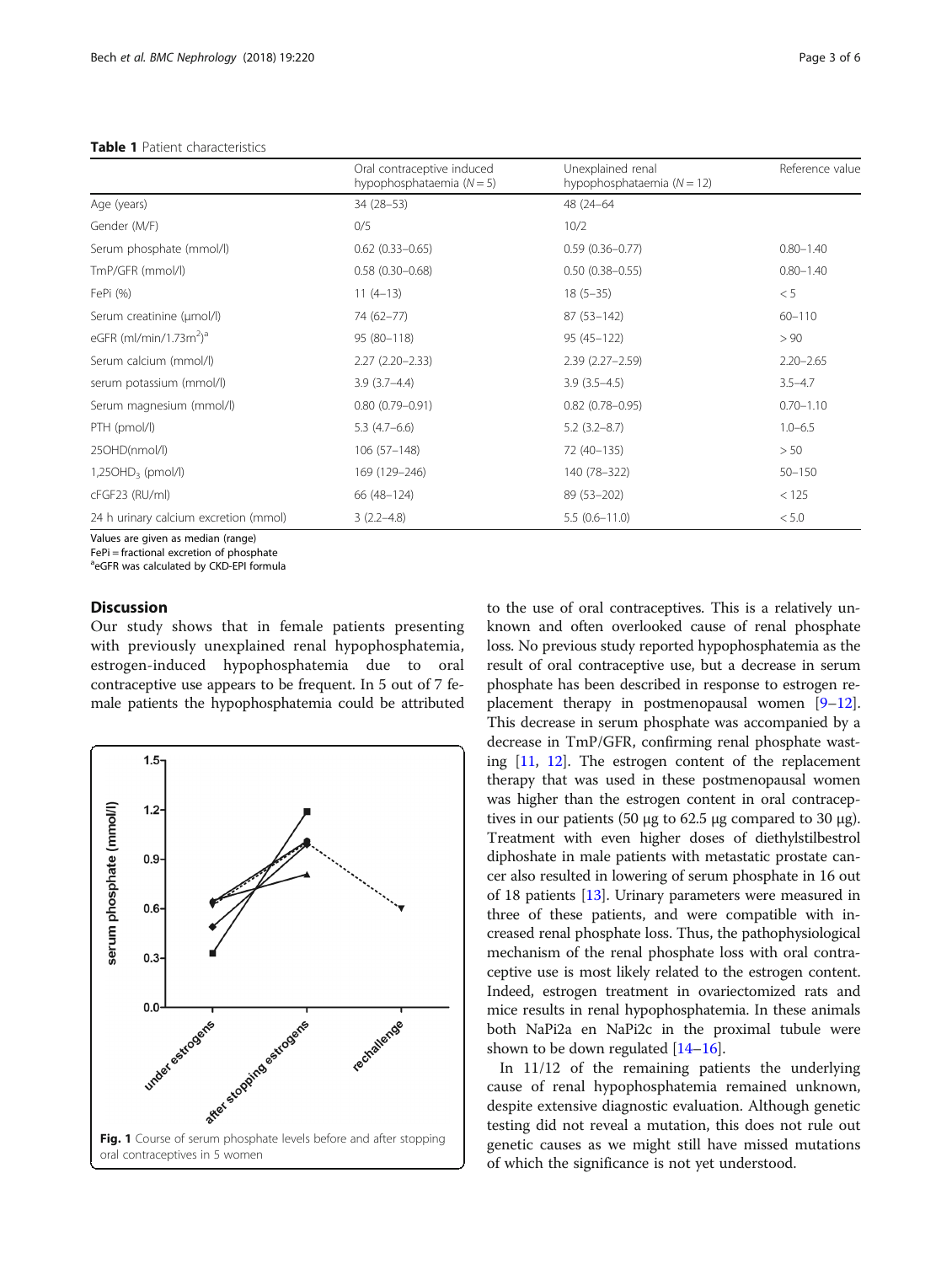One patient was diagnosed with TIO. This diagnosis was made after this patient underwent a somatostatin scan, despite a normal serum level of FGF23, because he suffered from progressive hypophosphatemia.

Although most reported patients with TIO have clearly elevated serum FGF23 levels, fourteen TIO patients with normal FGF23 levels have been described in literature previously [[17](#page-4-0)–[25](#page-4-0)]. In these patients another phosphaturic hormone could be involved or FGF23 levels could have been misinterpreted due to the use of incorrect reference values and/or FGF23 assays.

Intact FGF23 (iFGF23) is degraded by proteolytic cleavage into inactive N- and C-terminal fragments [[26](#page-4-0), [25\]](#page-4-0). Since iFGF23 is rapidly degraded ex-vivo, special sampling procedures are required with the use of protease inhibitors [\[27](#page-4-0)]. In routine clinical practice in our country, a commercially available assay is used that measures both intact FGF23 and the C-terminal fragments. Therefore, we cannot exclude that some patients might have had increased iFGF23 values in the presence of normal cFGF23 values. Furthermore, reference values are based on studies in healthy volunteers. Ideally, FGF23 values in our patients with hypophosphatemia should be compared to FGF23 values in persons with FGF23-independent hypophosphatemia. Although iFGF23 is decreased in such patients [[17](#page-4-0), [28,](#page-4-0) [29\]](#page-4-0), validated reference values of FGF23 adjusted for severe phosphate deficit do not exist.

We could have missed TIO's because a somatostatin scan was not performed in all patients and because of low sensitivity of the scanning technique. Scans with radiolabeled somatostatin analogs are being used for the diagnosis of TIO as these tumors are of mesenchymal origin and frequently express somatostatin receptors (mostly SSTR 2 and 5) [\[22,](#page-4-0) [30](#page-4-0)–[32](#page-4-0)]. The scans differ in affinity for SSTR's and spatial resolution. PET-based imaging has better spatial resolution and signal-to-noise ratios as compared to SPECT-based imaging. The somatostatin analogues also differ in their affinity for various somatostatin receptor subtypes. DOTA-conjugated peptides have 4–8 higher affinity to SSTR2 than  $111$ Indium-pentetreotide [[22,](#page-4-0) [33](#page-4-0), [31](#page-4-0)]. DOTANOC has affinity for a wide range of receptors like SSTR1, 2, 3 and 5, while DOTATATE and DOTATOC bind more avidly to SSTR2 [[34](#page-4-0), [35](#page-4-0)]. The exact percentage of SSTR positive tumours in TIO is not known, neither is the exact sensitivity of the different scanning techniques for diagnosing TIO.

Since tumors causing TIO typically are slow growing neoplasms that are benign in behaviour, a defensive diagnostic approach seems justified. We therefore do not advocate to immediately perform a somatostatin scan in all patients with unexplained chronic renal hypophosphatemia. We suggest to perform somatostatin scans only in patients with severe complaints including

bone pain and fractures, elevated FGF23 levels, progressive disease and/or increasing FGF23 levels.

Another striking finding is the male predominance of the group of patients with an unexplained renal hypophosphatemia. This raises the question whether endogenous testosterone, in analogy to exogenous estrogen, plays a role in the phosphate loss. Supporting this theory is the negative correlation between serum testosterone and serum phosphate in men in the general population [\[36\]](#page-4-0). Data about the effect of testosterone therapy on serum phosphate is conflicting [[37](#page-4-0), [38\]](#page-4-0) but testosterone depletion (states) seems to induce an increase in serum phosphate due to increased tubular phosphate re-absorption [\[39](#page-4-0)–[41\]](#page-5-0). We did not test whether serum testosterone levels were elevated in our patients.

A main limitation of our paper is the retrospective study design, in which the analyses were performed to the discretion of the treating physician. Another limitation is the lack of other proximal tubular function markers such as aminoaciduria, which could be helpful to differentiate isolated renal hypophosphatemia from a more general proximal tubular defect as seen in Fanconi syndrome.

## Conclusions

In conclusion, oral contraceptive use is an important but under-recognized cause of isolated chronic renal hypophosphatemia. The cause of chronic renal hypophosphatemia remained unexplained in the majority of other patients despite extensive and expensive additional investigations. The pre-test probability for TIO or inherited renal hypophosphatemia in a patient with aspecific complaints and a normal FGF23 level is low. Further research is needed to investigate which patients should be screened for TIO with measurements of both cFGF23 and iFGF23 and DOTA-conjugated SPECT scans. At present we suggest to perform somatostatin scans only in patients with severe complaints including bone pain and fractures, elevated FGF23 levels, progressive disease and/or increasing FGF23 levels. This strategy seems justified in view of the benign course of TIO.

#### Abbreviations

ADHR: Autosomal dominant hypophosphatemic rickets; ARHR: Autosomal recessive hypophosphatemic rickets; FGF23: Fibroblast growth factor 23; MPLA: Multiplex ligation-dependent probe amplificiationLC-MSMSLiquid chromatography mass spectrometry; PTH: Parathyroid hormone; SSTR: Somatostatin receptors; TIO: Tumor induced osteomalacia; TMP/ GFR: Ratio of renal maximum tubular reabsorption of phosphate to GFR; XLH: X-linked autosomal hypophosphatemia

#### Funding

Financial support was received from the Innovatiefonds Zorgverzekeraars (Innovation Funds Dutch Health Insurance Companies).

#### Availability of data and materials

The datasets used and/or analysed during the current study are available from the corresponding author on reasonable request.

#### Author's contributions

All authors made significant contributions to the manuscript. Research idea and study design: APB, EJH, RZ, JFMW, TN. Data acquisition: APB, EJH. Data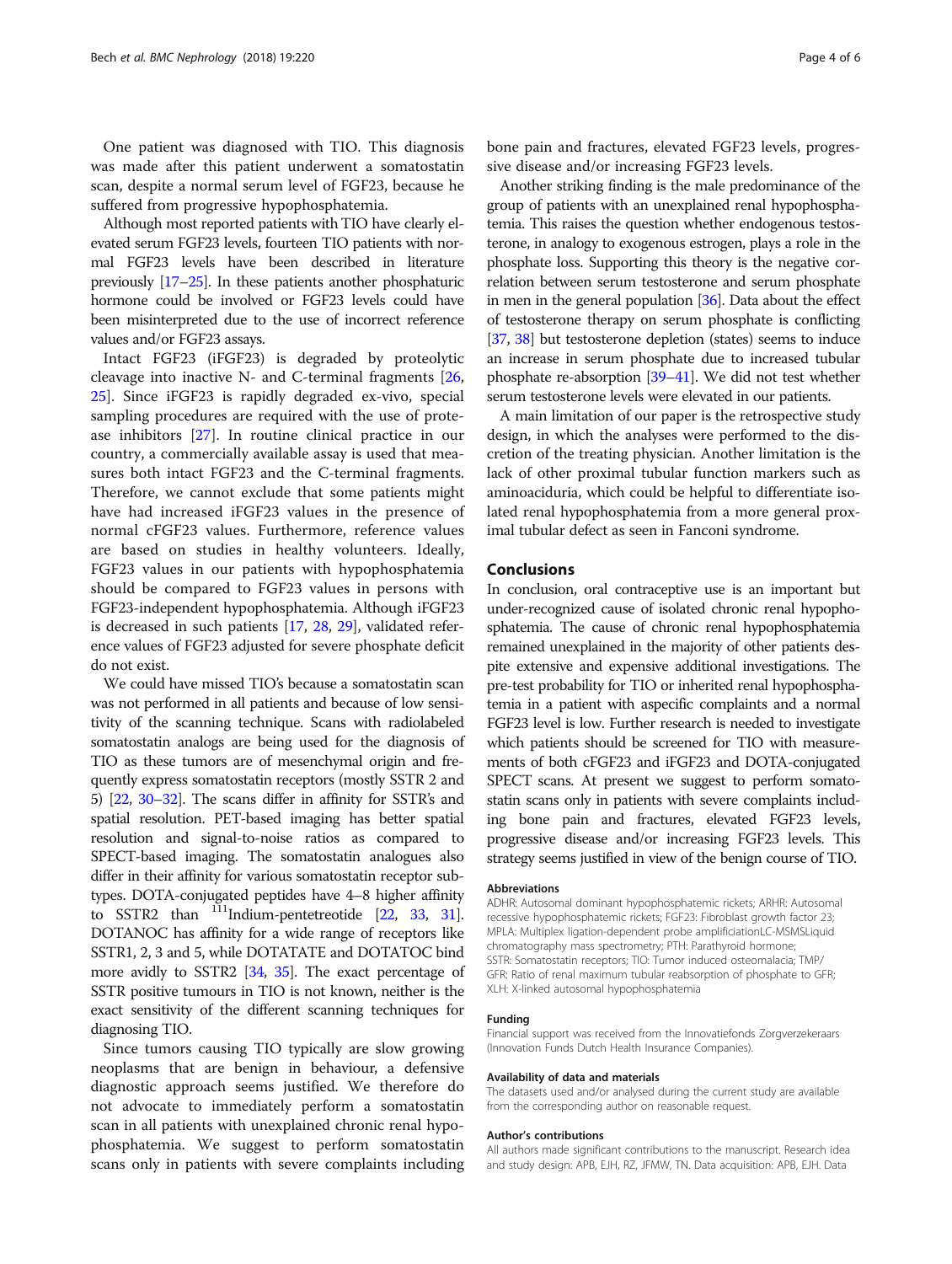<span id="page-4-0"></span>analysis/interpretation: APB, EJH, RZ, JFMW, TN. Supervision: EJH, RZ, JFMW, TN. All authors read and approved the final manuscript.

#### Ethics approval and consent to participate

Given the retrospective character, no ethical approval was necessary. This is in accordance to our Dutch law on medical scientific research (WMO; Wet medisch-wetenschappelijk onderzoek) and local ethical policies. The law states that no ethical approval is necessary for retrospective research in which patients are not subjected to actions or codes of conduct which are imposed on them. Patients consented in use of their data.

#### Consent for publication

Not applicable.

#### Competing interest

The results presented in this paper have not been published previously. None of the authors has a conflict of interest.

### Publisher's Note

Springer Nature remains neutral with regard to jurisdictional claims in published maps and institutional affiliations.

#### Author details

<sup>1</sup>Department of Nephrology, Radboud university medical center, Nijmegen, The Netherlands. <sup>2</sup>Department of Internal Medicine, Division of Nephrology and Transplantation, Erasmus medical center, Rotterdam, The Netherlands.

## Received: 22 December 2017 Accepted: 27 August 2018

#### References

- 1. Gattineni J, Baum M. Genetic disorders of phosphate regulation. Pediatr Nephrol. 2012;27(9):1477–87.
- Liamis G, Milionis HJ, Elisaf M. Medication-induced hypophosphatemia: a review. QJM. 2010;103(7):449–59.
- 3. Weidner N, Santa Cruz D. Phosphaturic mesenchymal tumors. A polymorphous group causing osteomalacia or rickets. Cancer. 1987;59(8):1442–54.
- 4. Jiang Y, Xia WB, Xing XP, et al. Tumor-induced osteomalacia: an important cause of adult-onset hypophosphatemic osteomalacia in China: Report of 39 cases and review of the literature. J Bone Miner Res. 2012;27(9):1967–75.
- 5. Minisola S, Peacock M, Fukumoto S, Cipriani C, Pepe J, Tella SH, Collins MT. Tumour-induced osteomalacia. Nat Rev Dis Primers. 2017;13(3):17044.
- 6. Walton RJ, Bijvoet OL. Nomogram for derivation of renal threshold phosphate concentration. Lancet. 1975;2(7929):309–10.
- 7. Jubiz W, Canterbury JM, Reiss E, Tyler FH. Circadian rhythm in serum parathyroid hormone concentration in human subjects: correlation with serum calcium, phosphate, albumin, and growth hormone levels. J Clin Invest. 1972;51(8):2040–6.
- 8. Becker GJ, Walker RG, Hewitson TD, Pedagogos E. Phosphate levels--time for a rethink? Nephrol Dial Transplant. 2009;24(8):2321–4.
- Adami S, Gatti D, Bertoldo F, et al. The effects of menopause and estrogen replacement therapy on the renal handling of calcium. Osteoporos Int. 1992;2(4):180–5.
- 10. Castelo-Branco C, Martínez de Osaba MJ, Pons F, González-Merlo J. The effect of hormone replacement therapy on postmenopausal bone loss. Eur J Obstet Gynecol Reprod Biol. 1992;44(2):131–6.
- 11. Stock JL, Coderre JA, Mallette LE. Effects of a short course of estrogen on mineral metabolism in postmenopausal women. J Clin Endocrinol Metab. 1985;61(4):595–600.
- 12. Uemura H, Irahara M, Yoneda N, et al. Close correlation between estrogen treatment and renal phosphate reabsorption capacity. J Clin Endocrinol Metab. 2000;85(3):1215–9.
- 13. Citrin DL, Elson P, Kies MS, Lind R. Decreased serum phosphate levels after high-dose estrogens in metastatic prostate cancer. Possible implications. Am J Med. 1984;76(5):787–93.
- 14. Webster R, Sheriff S, Faroqui R, Siddiqui F, Hawse JR, Amlal H. Klotho/ fibroblast growth factor 23- and PTH-independent estrogen receptor-αmediated direct downregulation of NaPi-IIa by estrogen in the mouse kidney. Am J Physiol Renal Physiol. 2016;311(2):F249–59.
- 15. Burris D, Webster R, Sheriff S, et al. Estrogen directly and specifically downregulates NaPi-IIa through the activation of both estrogen receptor

isoforms (ERα and ERβ) in rat kidney proximal tubule. Am J Physiol Renal Physiol. 2015;308(6):F522–34.

- 16. Faroqui S, Levi M, Soleimani M, Amlal H. Estrogen downregulates the proximal tubule type IIa sodium phosphate cotransporter causing phosphate wasting and hypophosphatemia. Kidney Int. 2008;73(10):1141–50.
- 17. Endo I, Fukumoto S, Ozono K, et al. Clinical usefulness of measurement of fibroblast growth factor 23 (FGF23) in hypophosphatemic patients: proposal of diagnostic criteria using FGF23 measurement. Bone. 2008:1235–9.
- 18. Jonsson KB, Zahradnik R, Larsson T, et al. Fibroblast growth factor 23 in oncogenic osteomalacia and X-linked hypophosphatemia. N Engl J Med. 2003:1656–63.
- 19. Amblee A, Uy J, Senseng C, Hart P. Tumor-induced osteomalacia with normal systemic fibroblast growth factor-23 level. Clin Kidney J. 2014:186–9.
- 20. Jadhav S, Kasaliwal R, Lele V, et al. Functional imaging in primary tumour-induced osteomalacia: relative performance of FDG PET/CT vs somatostatin receptorbased functional scans: a series of nine patients. Clin Endocrinol. 2014;81(1):31–7.
- 21. Honda R, Kawabata Y, Ito S, Kikuchi F. Phosphaturic mesenchymal tumor, mixed connective tissue type, non-phosphaturic variant: report of a case and review of 32 cases from the Japanese published work. J Dermatol. 2014;41(9):845–9.
- 22. Breer S, Brunkhorst T, Beil FT. 68Ga DOTA-TATE PET/CT allows tumor localization in patients with tumor-induced osteomalacia but negative 111In-octreotide SPECT/CT. Bone. 2014;64:222–7.
- 23. Agrawal K, Bhadada S, Mittal BR, et al. Comparison of 18F-FDG and 68Ga DOTATATE PET/CT in localization of tumor causing oncogenic osteomalacia. Clin Nucl Med. 2015;40(1):e6–e10.
- 24. Yu WJ, He JW, Fu WZ, Wang C, Zhang ZL. Reports of 17 Chinese patients with tumor-induced osteomalacia. J Bone Miner Metab. 2017;35(3):298–307.
- 25. González G, Baudrand R, Sepúlveda MF, et al. Tumor-induced osteomalacia: experience from a south American academic center. Osteoporos Int. 2017; 28(7):2187–93.
- 26. Goetz R, Nakada Y, Hu MC, et al. Isolated C-terminal tail of FGF23 alleviates hypophosphatemia by inhibiting FGF23-FGFR-klotho complex formation. Proc Natl Acad Sci U S A. 2010;107(1):407–12.
- 27. Smith ER, Ford ML, Tomlinson LA, et al. Instability of fibroblast growth factor-23: implications for clinical studies. Clin Chim Acta. 2011:1008–11.
- 28. Magen D, Berger L, Coady MJ, Ilivitzki A, Militianu D, Tieder M, Selig S, Lapointe JY, Zelikovic I, Skorecki K. A loss-of-function mutation in NaPi-IIa and renal Fanconi's syndrome. N Engl J Med. 2010 Mar 25;362(12):1102–9.
- 29. Lorenz-Depiereux B, Benet-Pages A, Eckstein G, et al. Hereditary hypophosphatemic rickets with hypercalciuria is caused by mutations in the sodium-phosphate cotransporter gene SLC34A3. Am J Hum Genet. 2006 Feb;78(2):193–201.
- 30. Seufert J, Ebert K, Müller J, et al. Octreotide therapy for tumor-induced osteomalacia. N Engl J Med. 2001;345(26):1883–8.
- 31. Clifton-Bligh RJ, Hofman MS, Duncan E, et al. Improving diagnosis of tumorinduced osteomalacia with Gallium-68 DOTATATE PET/CT. J Clin Endocrinol Metab. 2013;98(2):687–94.
- 32. Reubi JC, Schaer JC, Laissue JA, Waser B. Somatostatin receptors and their subtypes in human tumors and in peritumoral vessels. Metabolism. 1996; 45(8 Suppl 1):39–41.
- 33. Antunes P, Ginj M, Zhang H, et al. Are radiogallium-labelled DOTAconjugated somatostatin analogues superior to those labelled with other radiometals? Eur J Nucl Med Mol Imaging. 2007;34(7):982–93.
- 34. Cescato R, Schulz S, Waser B, et al. Internalization of sst2, sst3, and sst5 receptors: effects of somatostatin agonists and antagonists. J Nucl Med. 2006;47(3):502–11.
- 35. Hesse E, Moessinger E, Rosenthal H, et al. Oncogenic osteomalacia: exact tumor localization by co-registration of positron emission and computed tomography. J Bone Miner Res. 2007;22(1):158–62.
- 36. Meng J, Ohlsson C, Laughlin GA, et al. Osteoporotic Fractures in Men (MrOs) Study Group. Associations of estradiol and testosterone with serum phosphorus in older men: the osteoporotic fractures in men study. Kidney Int. 2010;78(4):415–22.
- 37. Pedersen L, Christensen LL, Pedersen SM, Andersen M. Reduction of calprotectin and phosphate during testosterone therapy in aging men: a randomized controlled trial. J Endocrinol Investig. 2017:529–38.
- 38. Sih R, Morley JE, Kaiser FE, Perry HM, Patrick P, Ross C. Testosterone replacement in older hypogonadal men: a 12-month randomized controlled trial. J Clin Endocrinol Metab. 1997;82(6):1661–7.
- 39. Stĕpán JJ, Lachman M, Zvĕrina J, Pacovský V, Baylink DJ. Castrated men exhibit bone loss: effect of calcitonin treatment on biochemical indices of bone remodeling. J Clin Endocrinol Metab. 1989;69(3):523–7.